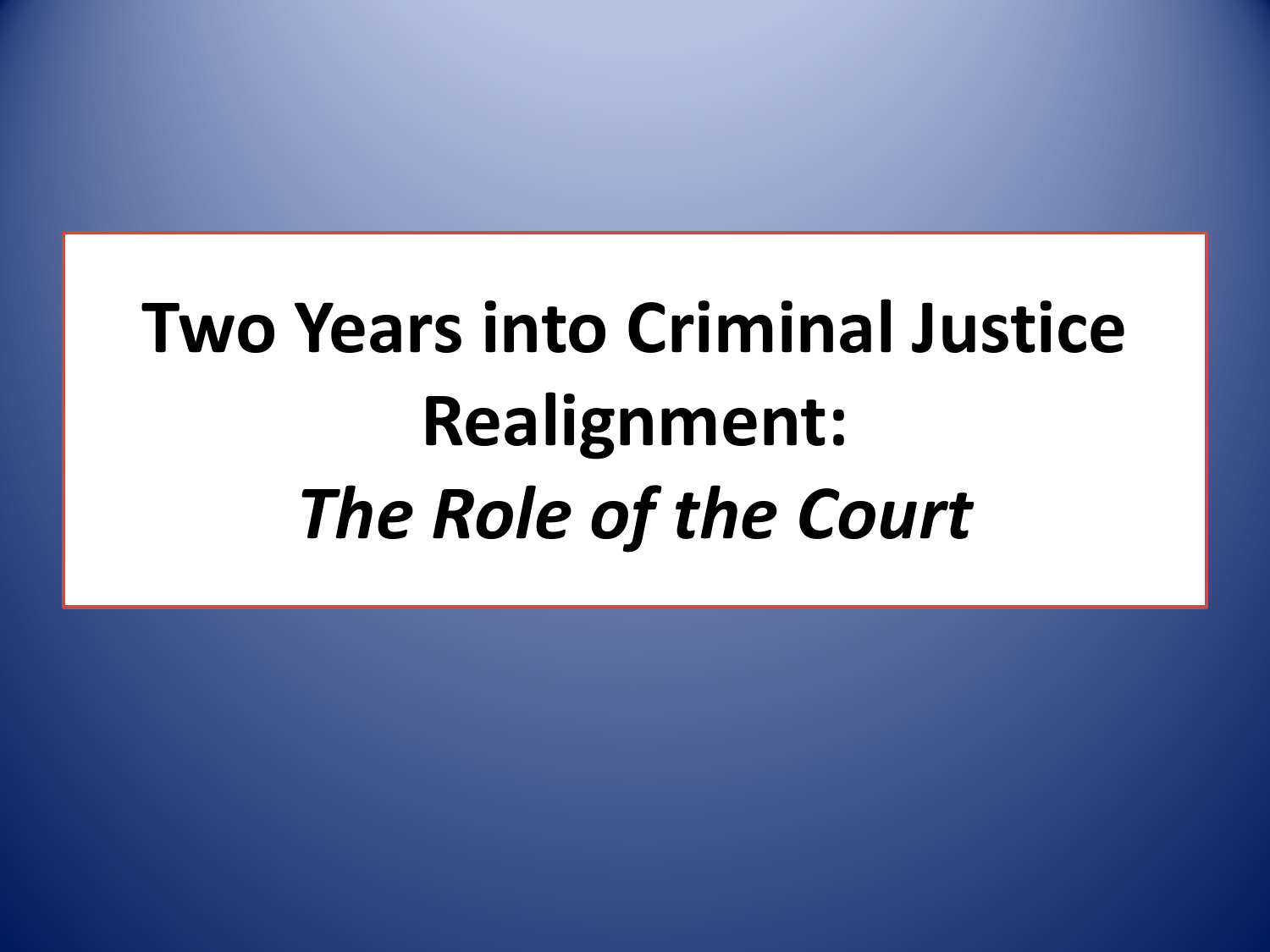### Realignment: A Primmer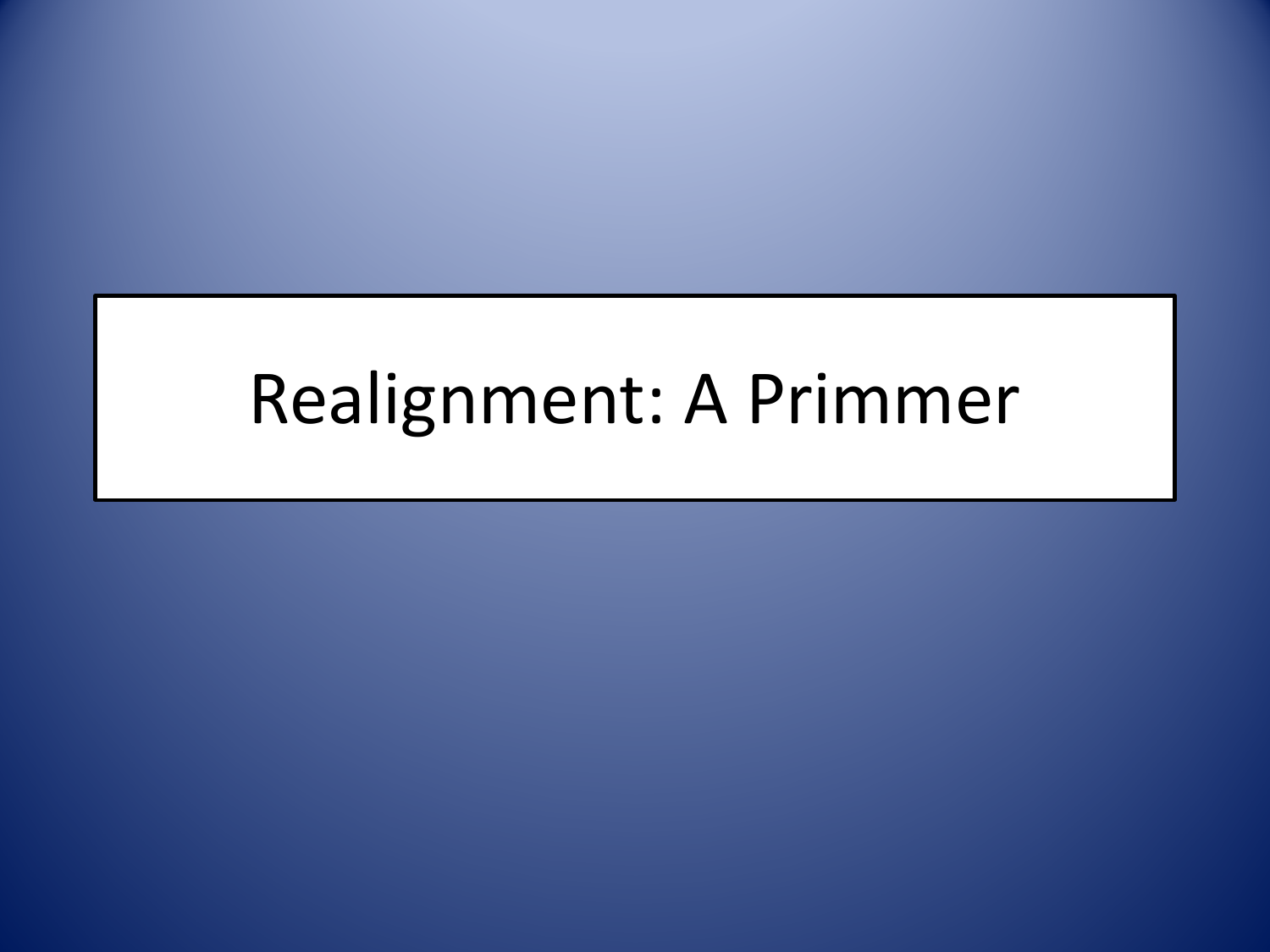### Traditional Felony Sentence



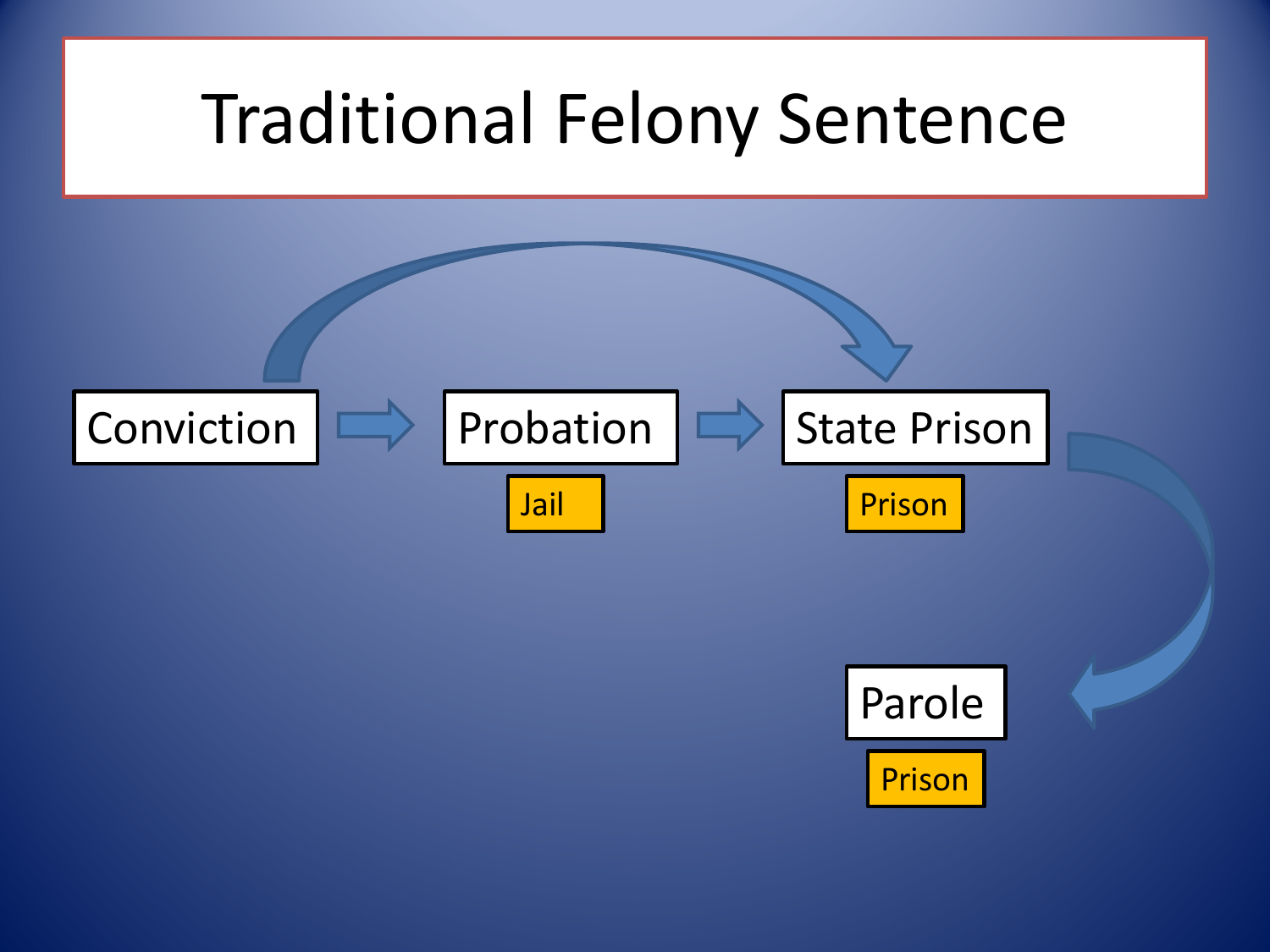## Felony Sentence After Realignment

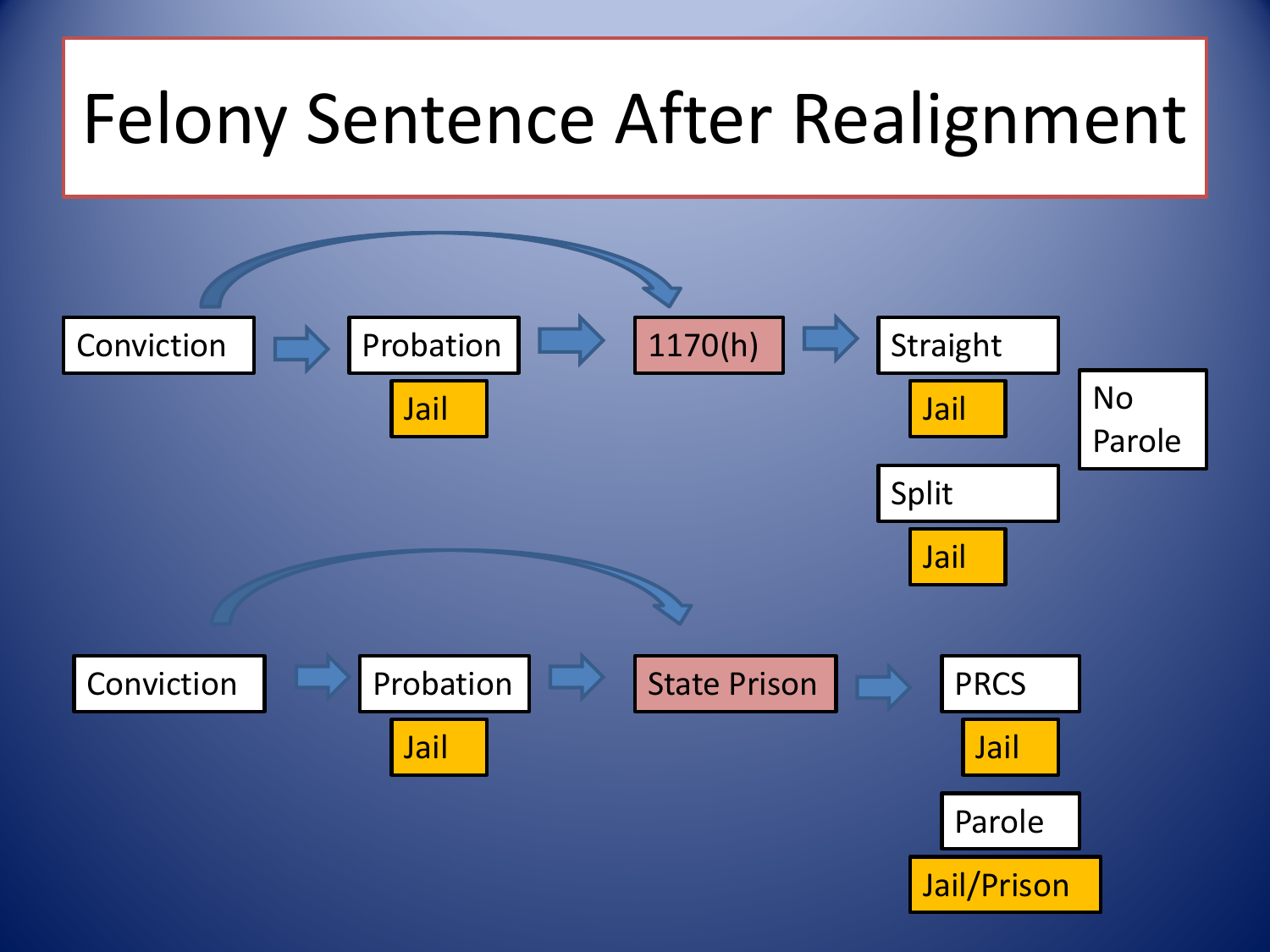## Three Groups

#### **1. PC § 1170(h) crimes [hundreds of crimes]**

- **Most "wobblers"**
- **Designated crimes**
- **2. State prison crimes [+/- 80 crimes]**
- **3. Exclusions**
	- **Current or prior strikes**
	- **PC § 290 offenses**
	- **Aggravated theft**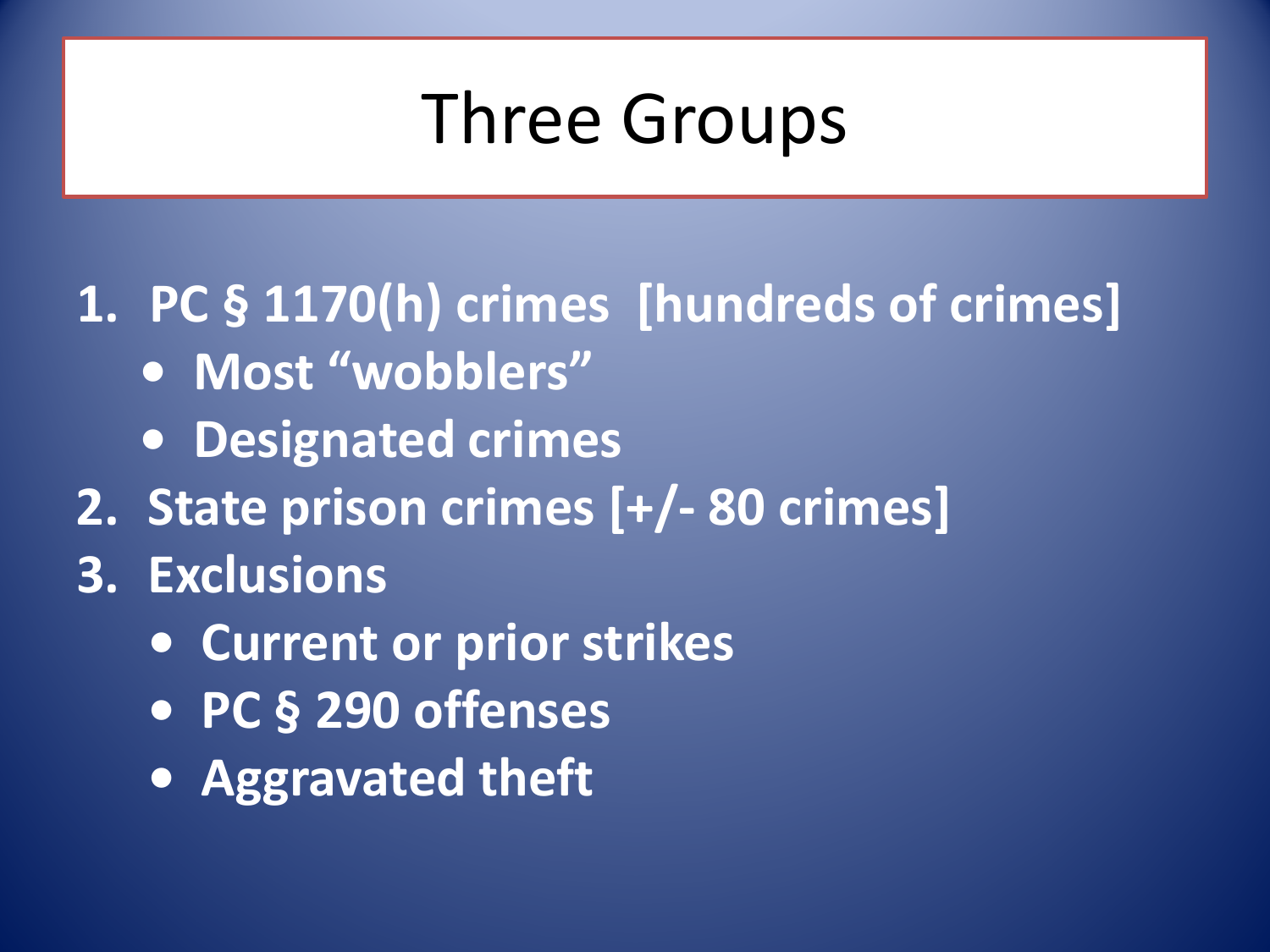## Policy Decisions

- **No change to procedure prior to denial of probation**
	- **Eligibility**
	- –**Alternative sentencing**
- **No change in length of custody terms** – **Maximum 10 – 20 – 30**
- **No supervision after sentence served**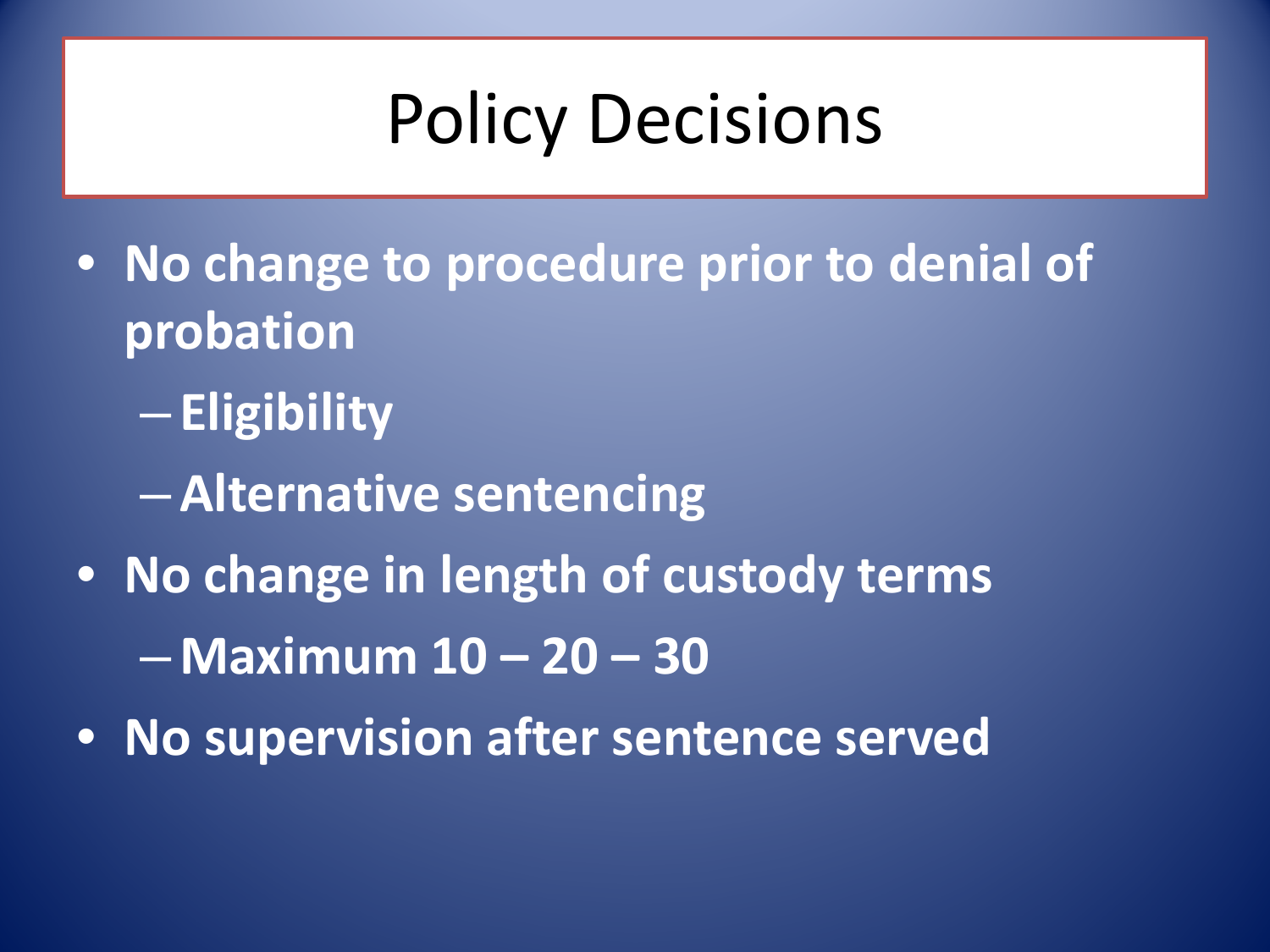## Sentencing Choices

- **Straight term**
	- **Computed in traditional manner**
	- **Served in county jail**
		- **Subject to early release by sheriff**
		- **½ time credits**
	- –**No supervision when released**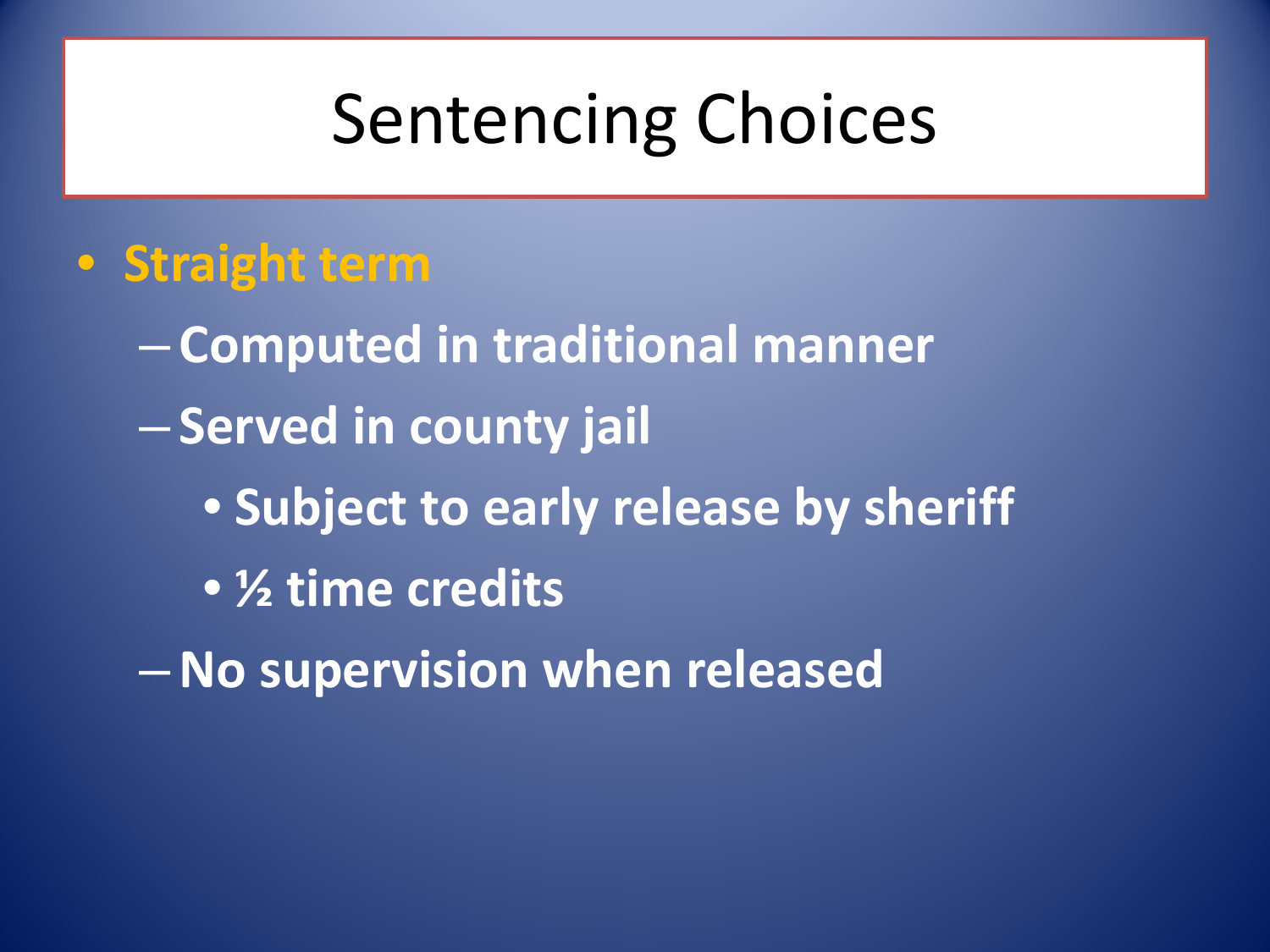#### • **Split sentence**

- **Computed in traditional manner**
- **Custody term – ½ time credit**
- **Concluding term on supervision by probation**
	- **Discretion of court**
	- **Mandatory**
	- **Actual time credits only**
	- **If violation, remand up to remaining term**
- **No supervision when completed**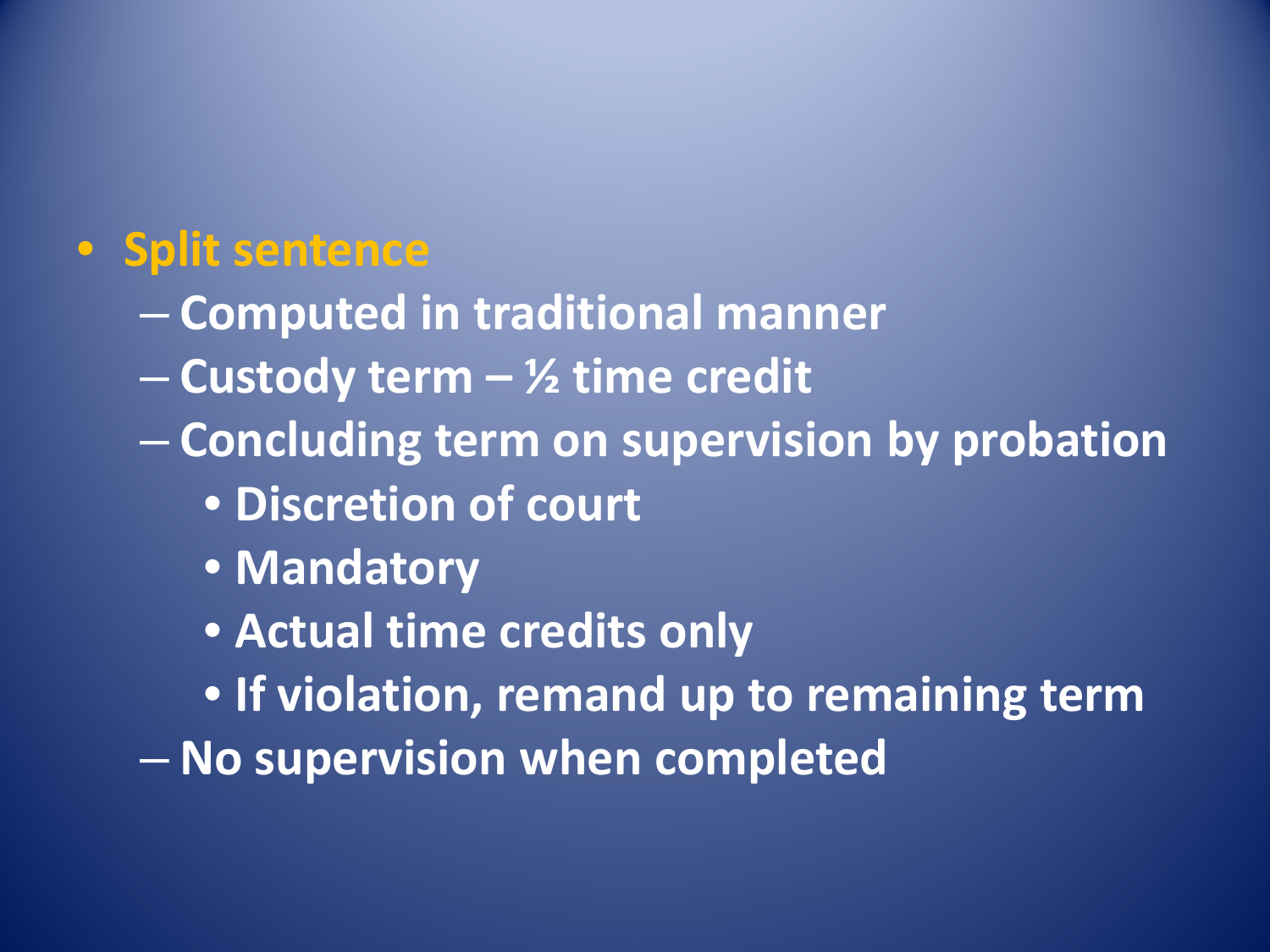### Persons Released From Prison

- **Postrelease Community Supervision (PRCS)**
	- **Supervised by probation**
	- **If violation**
		- **By probation**
			- –**Intermediate sanctions**
			- –**Up to 10 days jail - "flash incarceration"**
		- **By court**
			- –**Up to 6 mos jail (1/2 time)**
			- –**Modify conditions**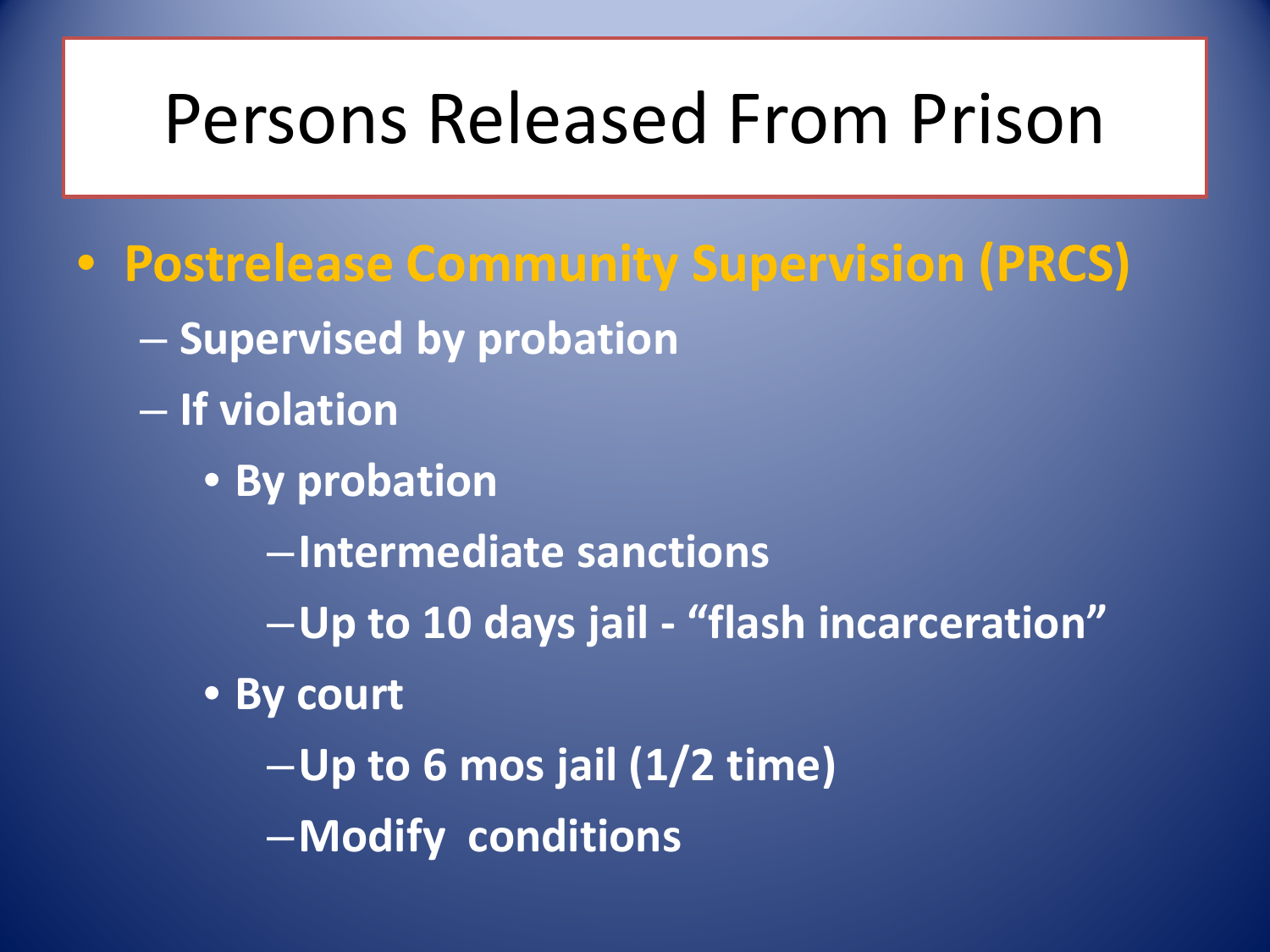#### • **Parole**

- **Only most serious offenders**
- **Parole supervises/ Ct adjudicates violations**
- **If violation**
	- **By parole**
		- –**Intermediate sanctions**
		- –**Up to 10 days jail "flash incarceration"**
	- **By Court** 
		- –**Up to 6 mos jail (1/2 time)**
		- –**Modify conditions**
		- –**Can't return to prison (limited exceptions)**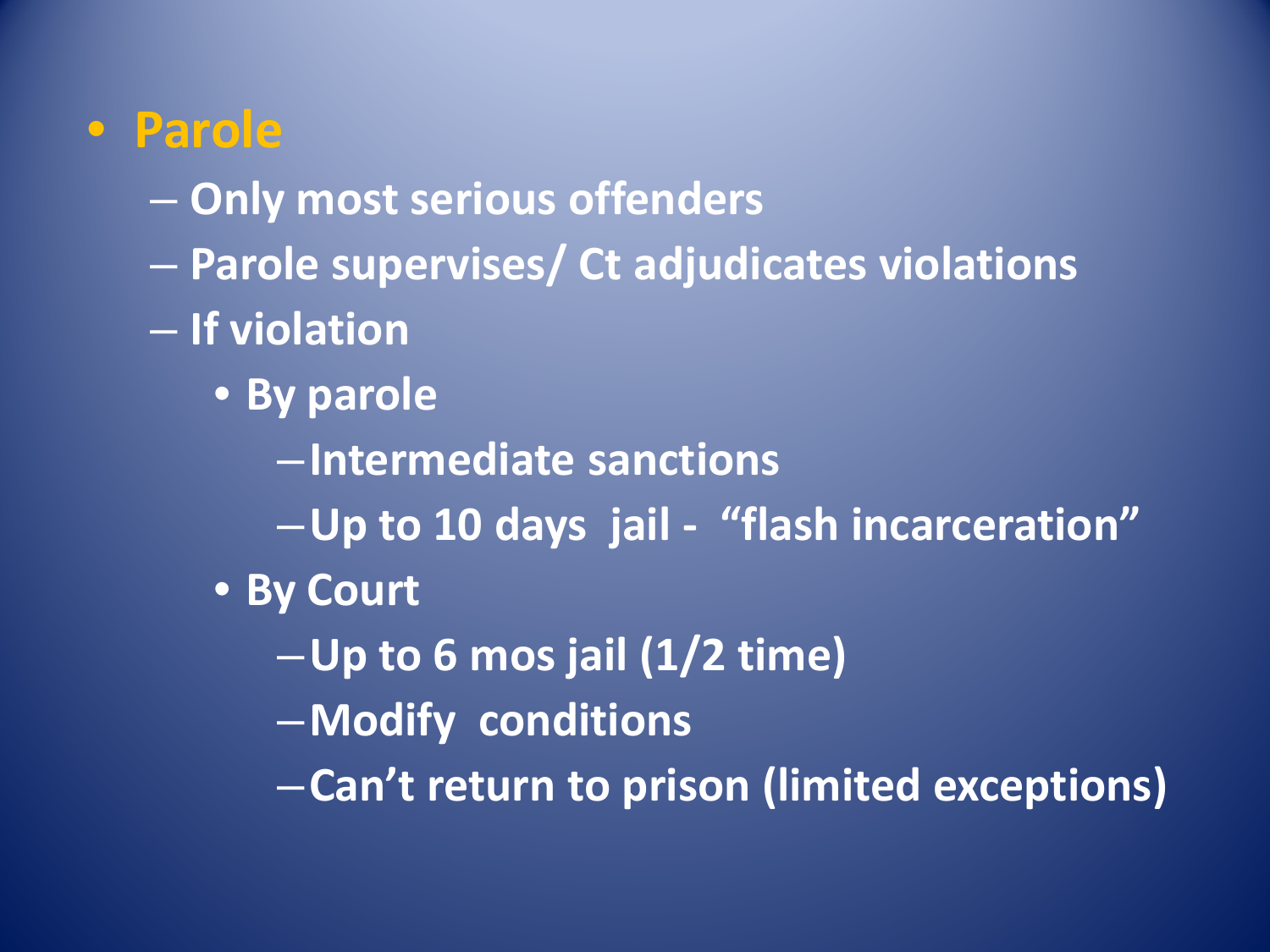### The Presentation

- **What's Happening Locally** – **Perspectives of State and Local Government** • **Judicial Council Advisory Committees** – **What is being reviewed and discussed** • **Innovative Programs and Practices** – **How courts have adapted to meet local needs**
- **Final Comments/ Next Steps**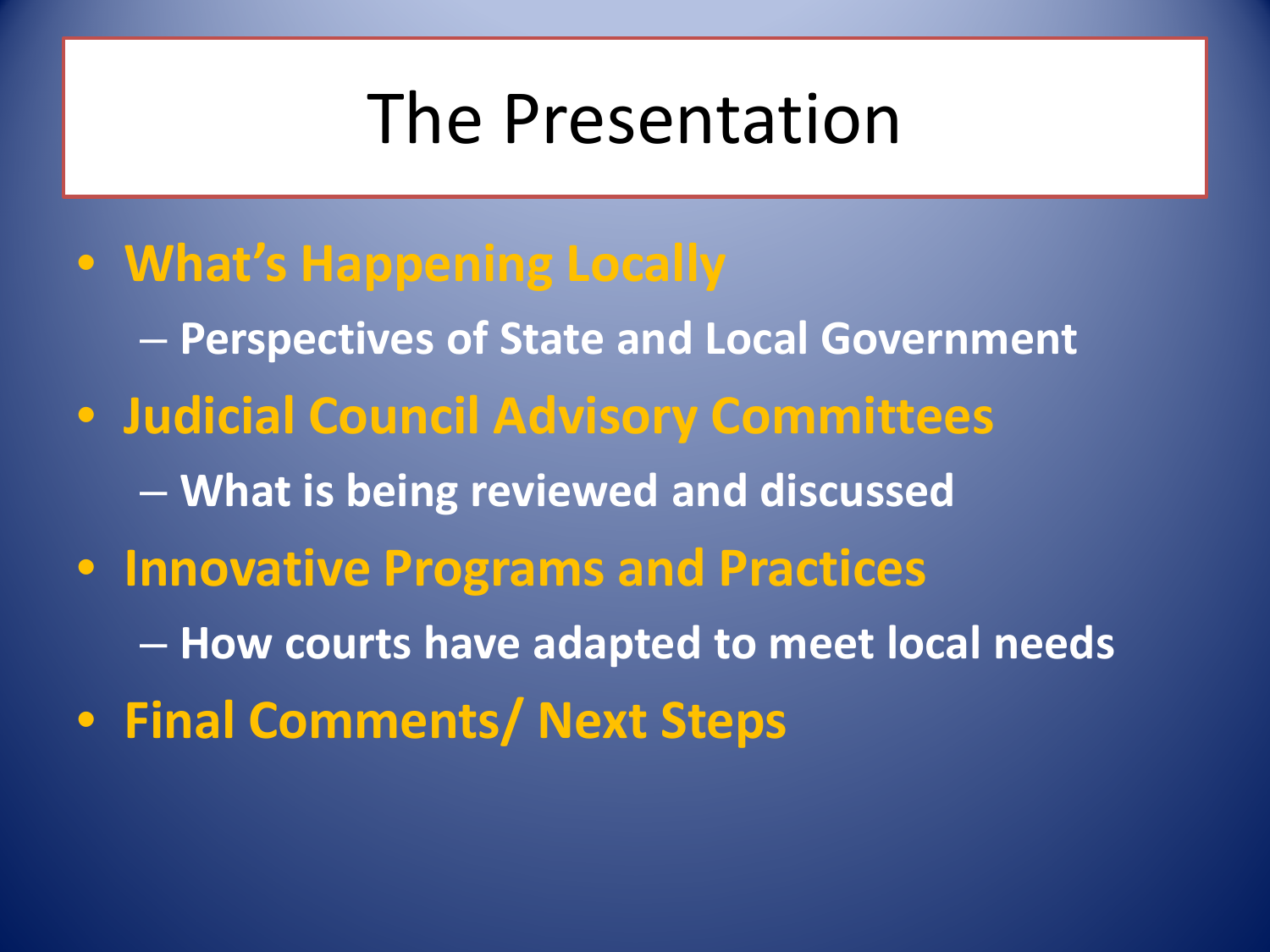## What's Happening Locally

- **Linda Penner – Chair, Board of State and Community Corrections**
- **Elizabeth Howard-Espinoza – Legislative Advocate, California State Association of Counties (CSAC)**
- **Nick Warner – Policy Director, California State Sheriffs Association**
- **Karen Pank – Executive Director, Chief Probation Officers of California**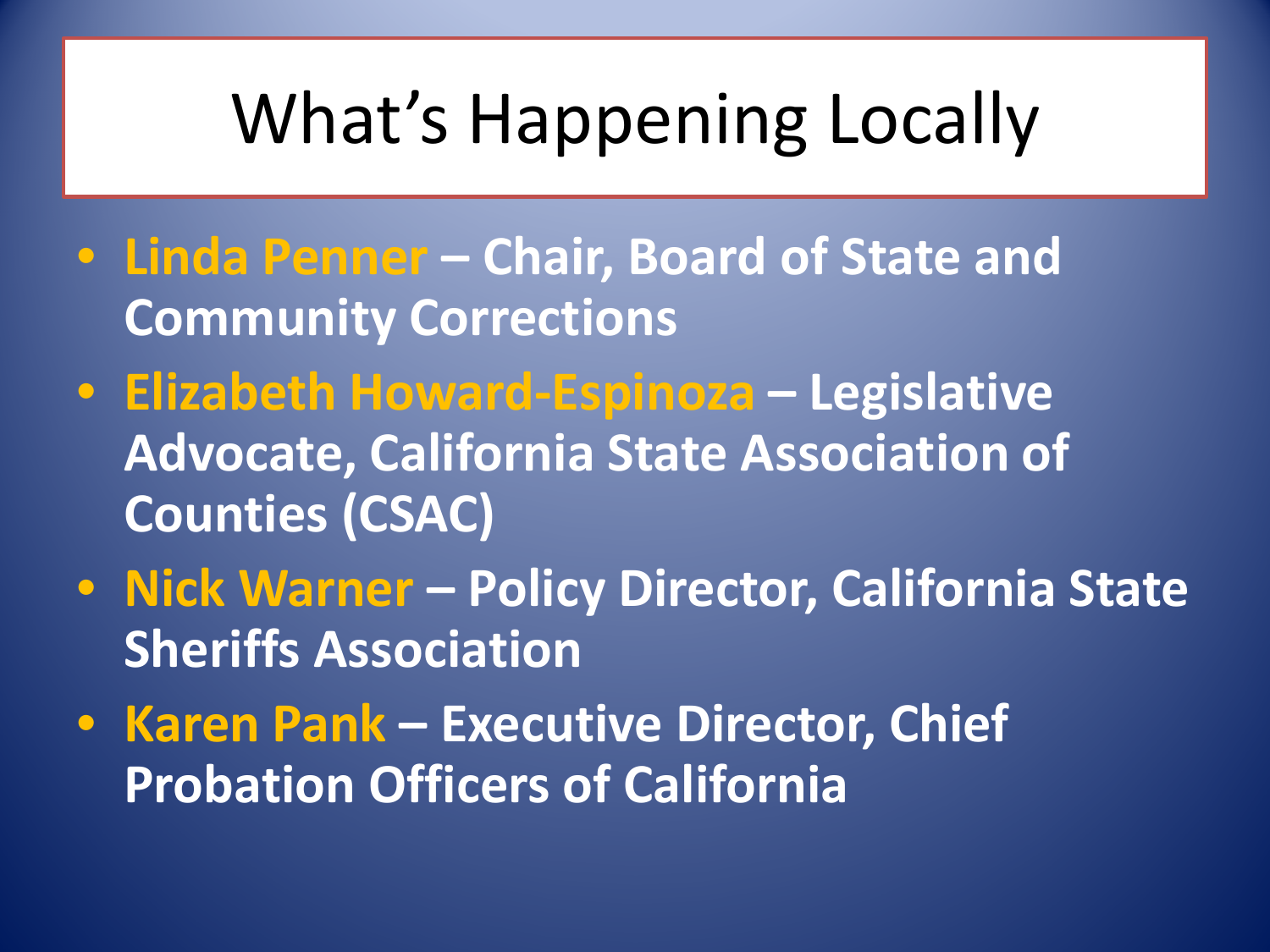### Judicial Council Advisory Committees

- **Hon. Tricia Bigelow – Chair, Criminal Law Advisory Committee**
- **Hon. Morris Jacobson – Liaison, Criminal Justice Court Services Office**
- **Hon. Richard Vlavianos – Chair, Collaborative Justice Advisory Committee**
- **Hon. Brian Walsh – Chair, Trial Court Presiding Judges Advisory Committee**